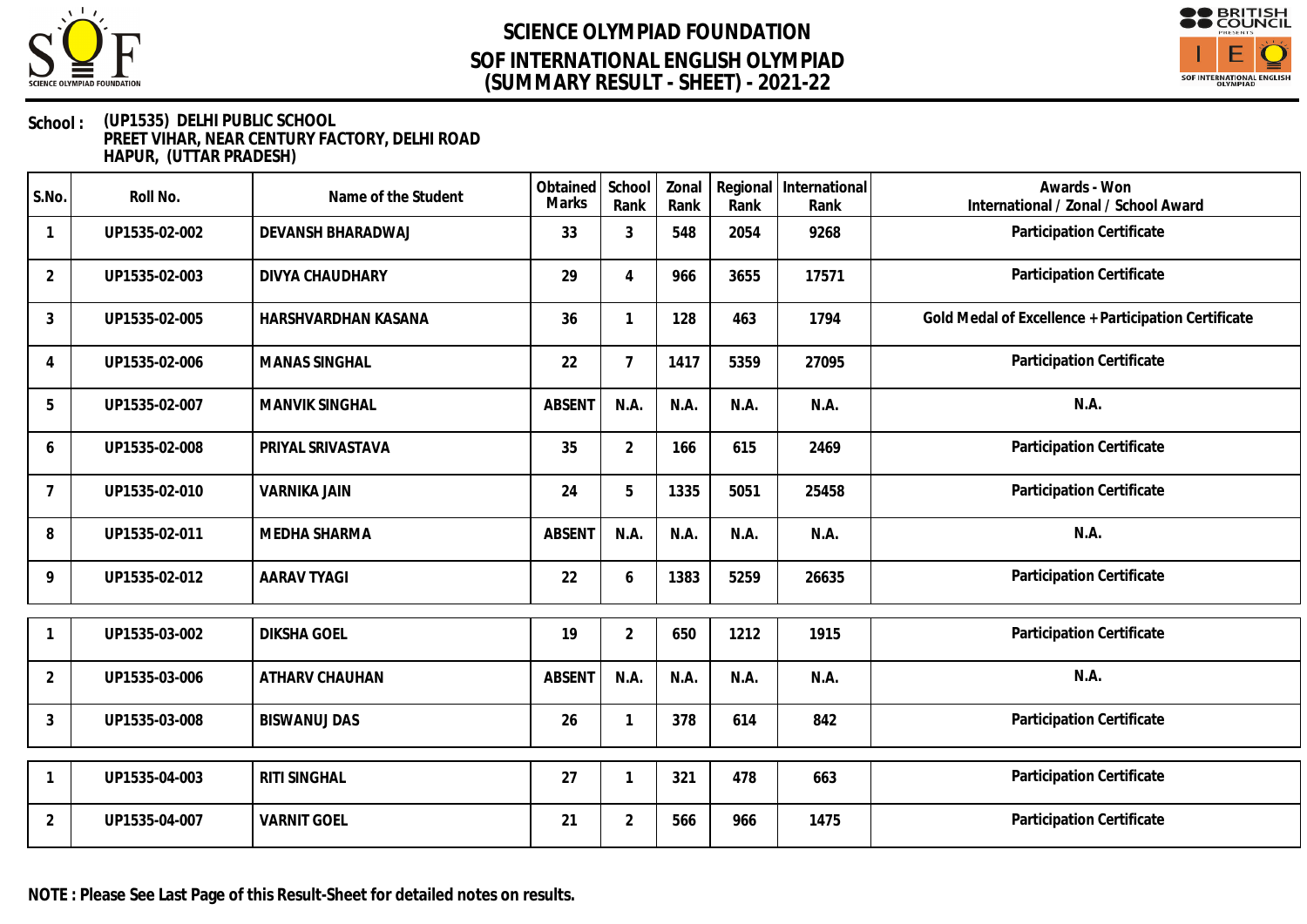



### **School : (UP1535) DELHI PUBLIC SCHOOL PREET VIHAR, NEAR CENTURY FACTORY, DELHI ROAD HAPUR, (UTTAR PRADESH)**

| S.No.          | Roll No.                                            | Name of the Student   | Obtained<br><b>Marks</b> | School<br>Rank | Zonal<br>Rank | Rank | Regional International<br>Rank | Awards - Won<br>International / Zonal / School Award |
|----------------|-----------------------------------------------------|-----------------------|--------------------------|----------------|---------------|------|--------------------------------|------------------------------------------------------|
| $\mathbf{1}$   | UP1535-05-005                                       | <b>KARTIK GARG</b>    | 41                       | $\overline{2}$ | 419           | 704  | 1026                           | Participation Certificate                            |
| $\overline{2}$ | Original - ZN9100-05-190<br>Revised - UP1535-05-006 | <b>ARUL GOSWAMI</b>   | 56                       |                | 17            | 19   | 23                             | Medal of Distinction + Certificate of Distinction    |
| $\mathbf{1}$   | UP1535-06-002                                       | <b>ARSHNOOR KAUR</b>  | 31                       | $\overline{2}$ | 807           | 1578 | 2491                           | Participation Certificate                            |
| $\overline{2}$ | UP1535-06-005                                       | PREKSHA TEOTIA        | 48                       | 1              | 211           | 321  | 397                            | Participation Certificate                            |
|                | UP1535-07-003                                       | <b>HARDIK BANSAL</b>  | 47                       | $\overline{2}$ | 207           | 328  | 432                            | Participation Certificate                            |
| $\overline{2}$ | UP1535-07-008                                       | PRABHAV GOYAL         | 34                       | $\overline{4}$ | 585           | 1204 | 1863                           | Participation Certificate                            |
| 3              | UP1535-07-011                                       | <b>ABHINAV TYAGI</b>  | 43                       | 3              | 331           | 533  | 736                            | Participation Certificate                            |
| $\overline{4}$ | UP1535-07-012                                       | <b>VATSAL GARG</b>    | <b>ABSENT</b>            | N.A.           | N.A.          | N.A. | N.A.                           | N.A.                                                 |
| 5              | UP1535-07-013                                       | RATI VASHISHTHA       | 50                       | $\mathbf{1}$   | 123           | 179  | 219                            | Participation Certificate                            |
| 6              | UP1535-07-014                                       | AADHYA CHAUHAN        | <b>ABSENT</b>            | N.A.           | N.A.          | N.A. | N.A.                           | N.A.                                                 |
| $\overline{7}$ | Original - ZN3000-07-749<br>Revised - UP1535-07-015 | SHAIFRI PALIWAL       | <b>ABSENT</b>            | N.A.           | N.A.          | N.A. | N.A.                           | N.A.                                                 |
| $\mathbf 1$    | UP1535-08-006                                       | <b>JASLEEN JUNEJA</b> | 52                       | 1              | 80            | 102  | 128                            | Participation Certificate                            |
| $\overline{2}$ | UP1535-08-012                                       | SHERYA AGARWAL        | <b>ABSENT</b>            | N.A.           | N.A.          | N.A. | N.A.                           | N.A.                                                 |
| 3              | UP1535-08-015                                       | <b>VIBHUTI KHATRI</b> | 47                       | $\overline{2}$ | 206           | 318  | 422                            | Participation Certificate                            |

**NOTE : Please See Last Page of this Result-Sheet for detailed notes on results.**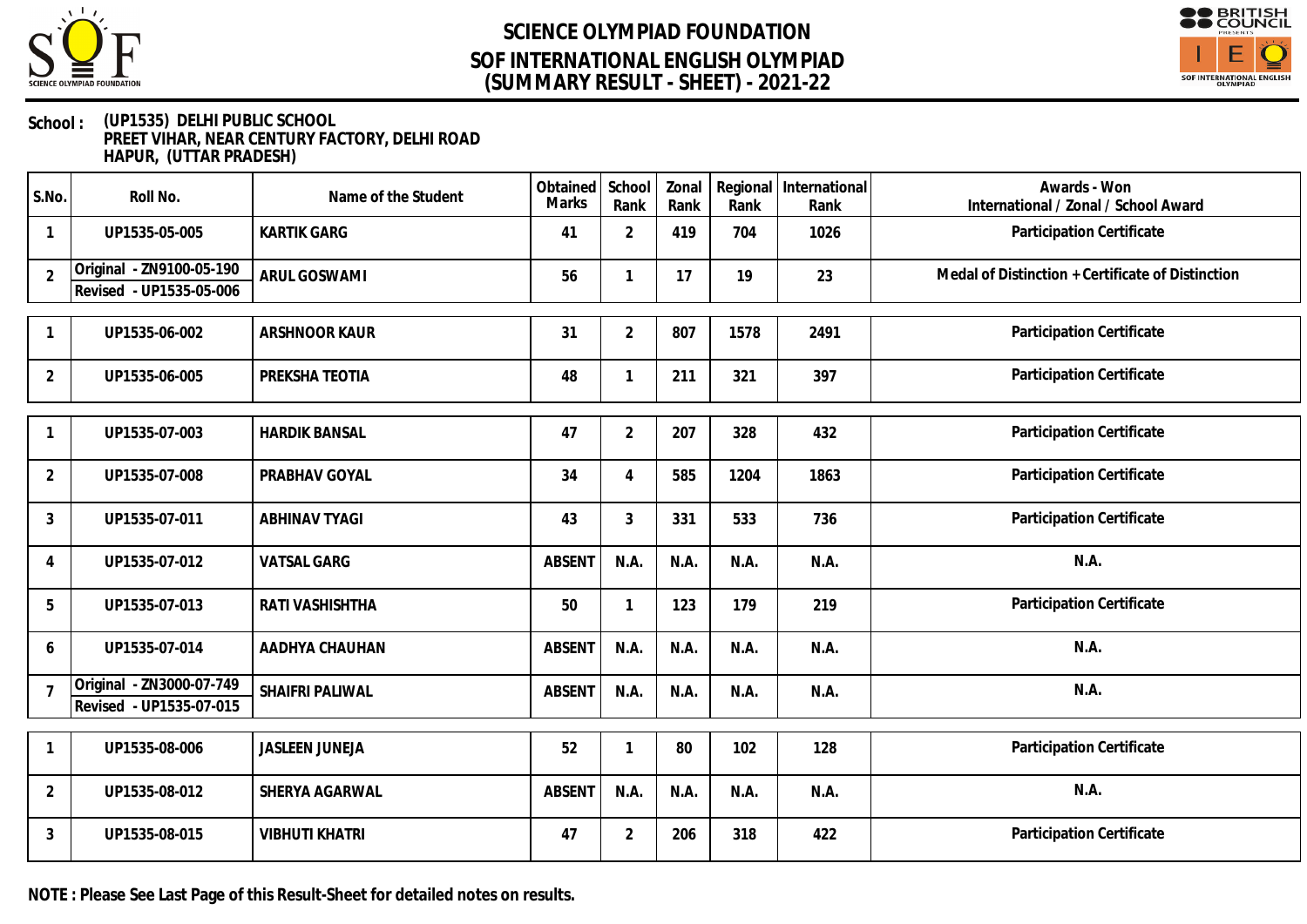



### **School : (UP1535) DELHI PUBLIC SCHOOL PREET VIHAR, NEAR CENTURY FACTORY, DELHI ROAD HAPUR, (UTTAR PRADESH)**

| $ $ S.No. | Roll No.                                            | Name of the Student   | Obtained School<br>Marks | Rank | Zonal<br>Rank | Rank | Regional   International<br>Rank | Awards - Won<br>International / Zonal / School Award |  |
|-----------|-----------------------------------------------------|-----------------------|--------------------------|------|---------------|------|----------------------------------|------------------------------------------------------|--|
|           | Original - ZN3000-08-133<br>Revised - UP1535-08-016 | <b>ANSHVEER</b>       | ABSENT                   | N.A. | N.A.          | N.A. | N.A.                             | N.A.                                                 |  |
|           |                                                     |                       |                          |      |               |      |                                  |                                                      |  |
|           | UP1535-09-001                                       | AAHANA AGGARWAL       | 57                       |      | 13            | 15   | 16                               | Medal of Distinction + Certificate of Distinction    |  |
|           | UP1535-09-002                                       | NISHTHA GOEL          | 42                       |      | 315           | 577  | 787                              | Participation Certificate                            |  |
| 3         | UP1535-09-003                                       | RAJDEEP SINGH GHATORA | 48                       |      | 163           | 262  | 333                              | Participation Certificate                            |  |
|           |                                                     |                       |                          |      |               |      |                                  |                                                      |  |
|           | UP1535-10-001                                       | <b>DISHA GOYAL</b>    | <b>ABSENT</b>            | N.A. | N.A.          | N.A. | N.A.                             | N.A                                                  |  |
|           | Original - ZN2000-10-926<br>Revised - UP1535-10-002 | UTKARSH SHARMA        | ABSENT                   | N.A. | N.A.          | N.A. | N.A.                             | N.A.                                                 |  |